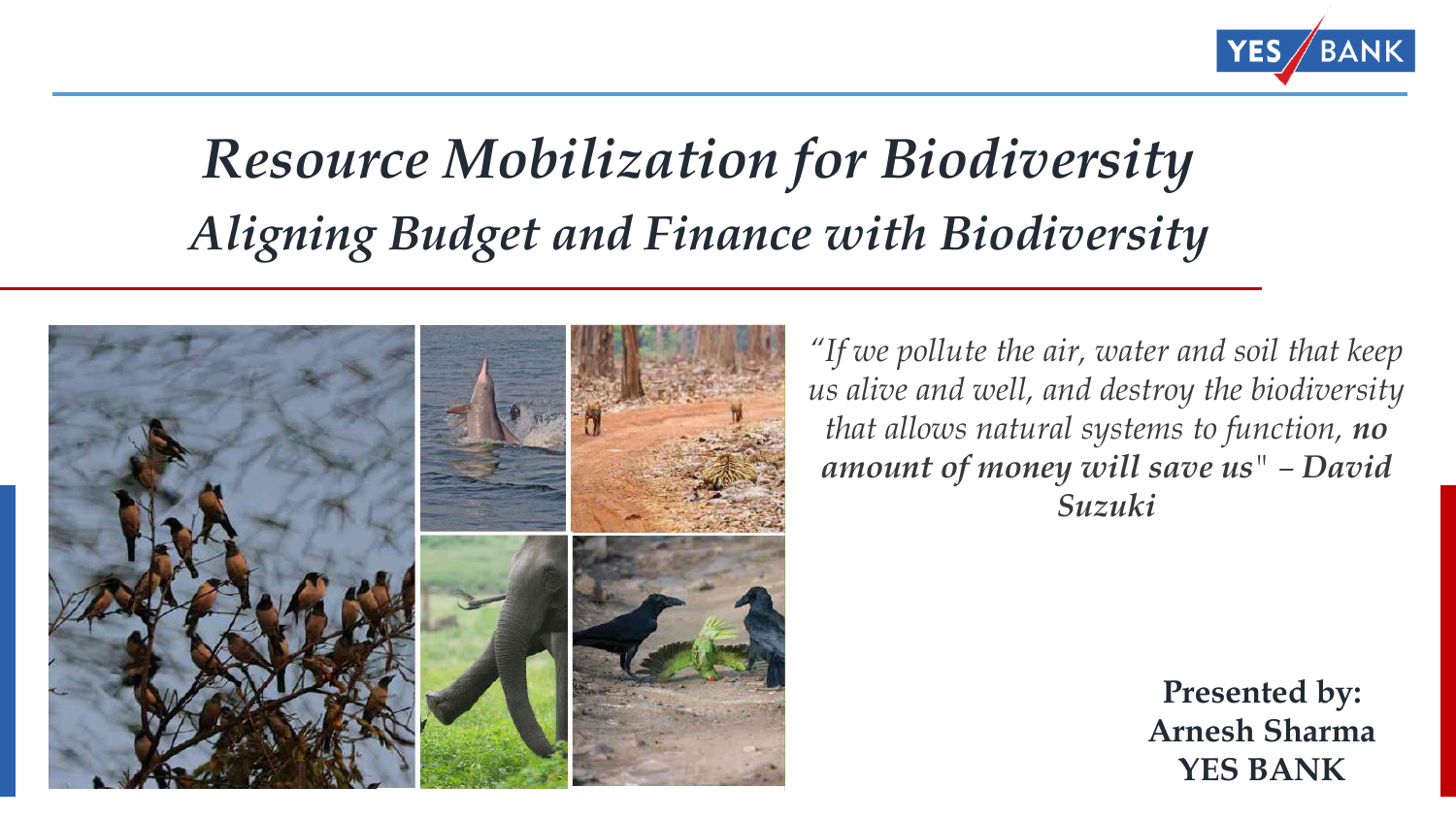#### Climate change and biodiversity loss is happening **NOW**





# **FINANCE Levers for implementing Natural Capital Conservation**

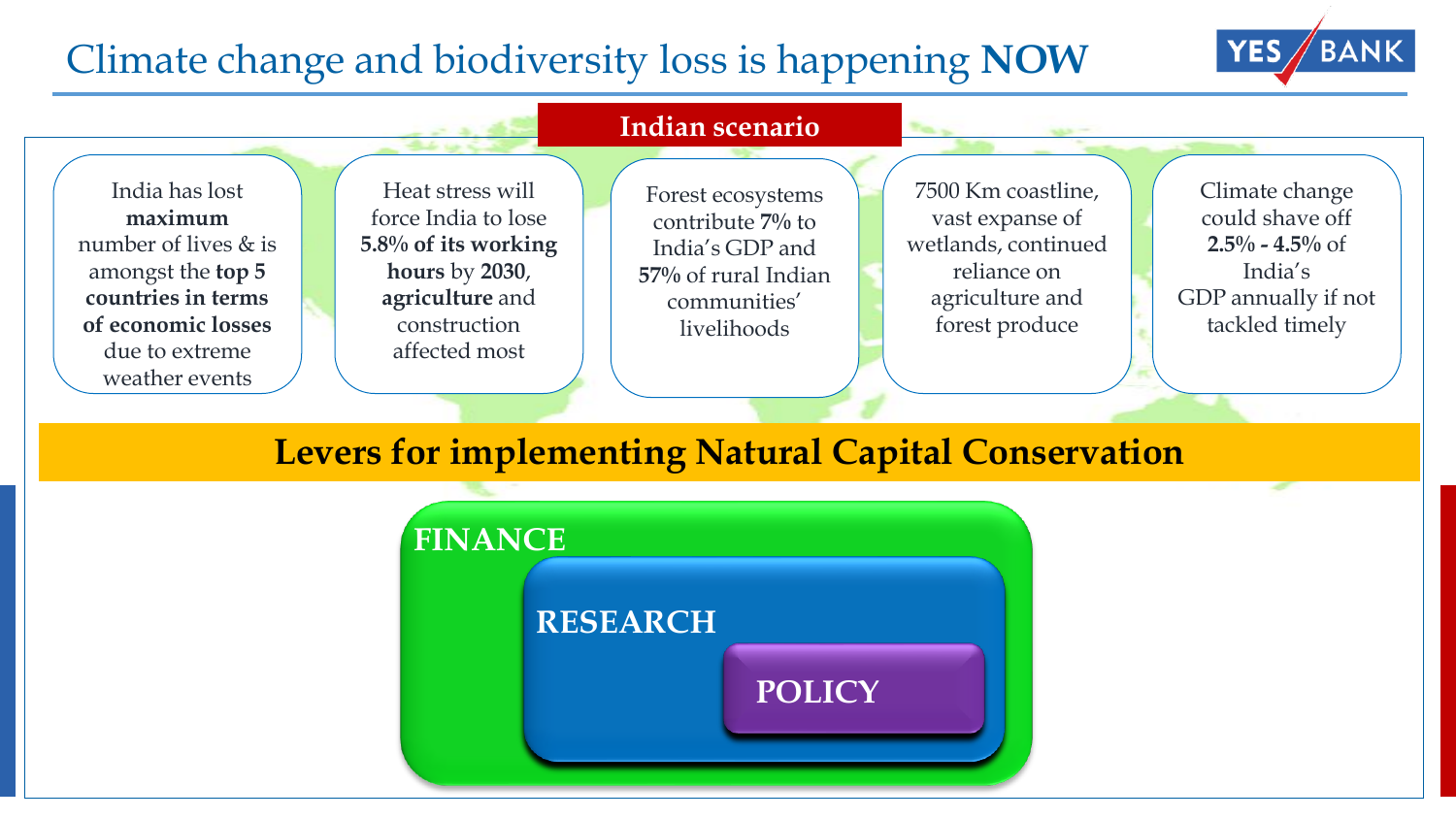#### Nature Based Solutions: Market Creator Vs Market Follower





**FMO** Development Bank









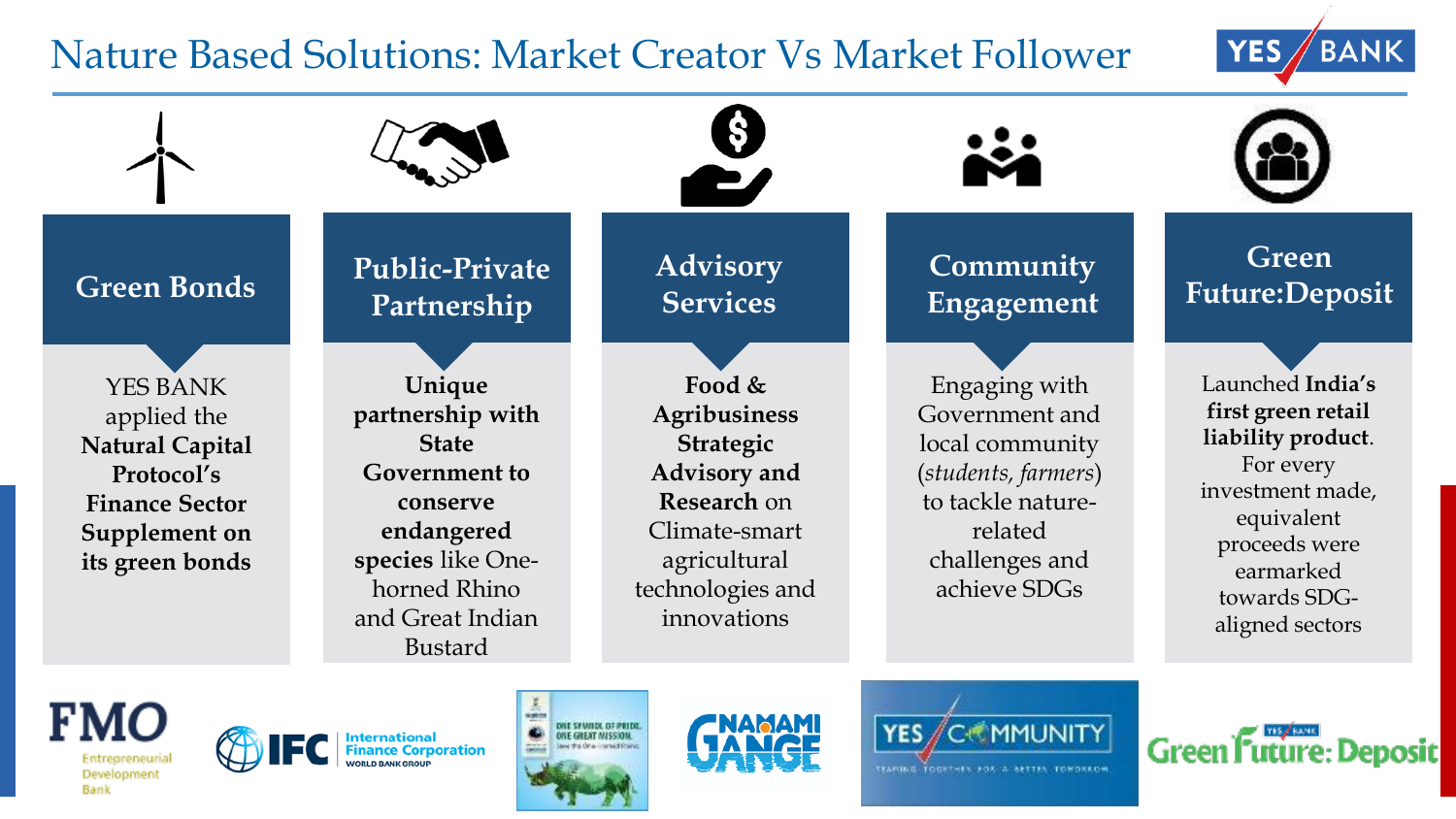### Strategic Corporate Social Responsibility projects



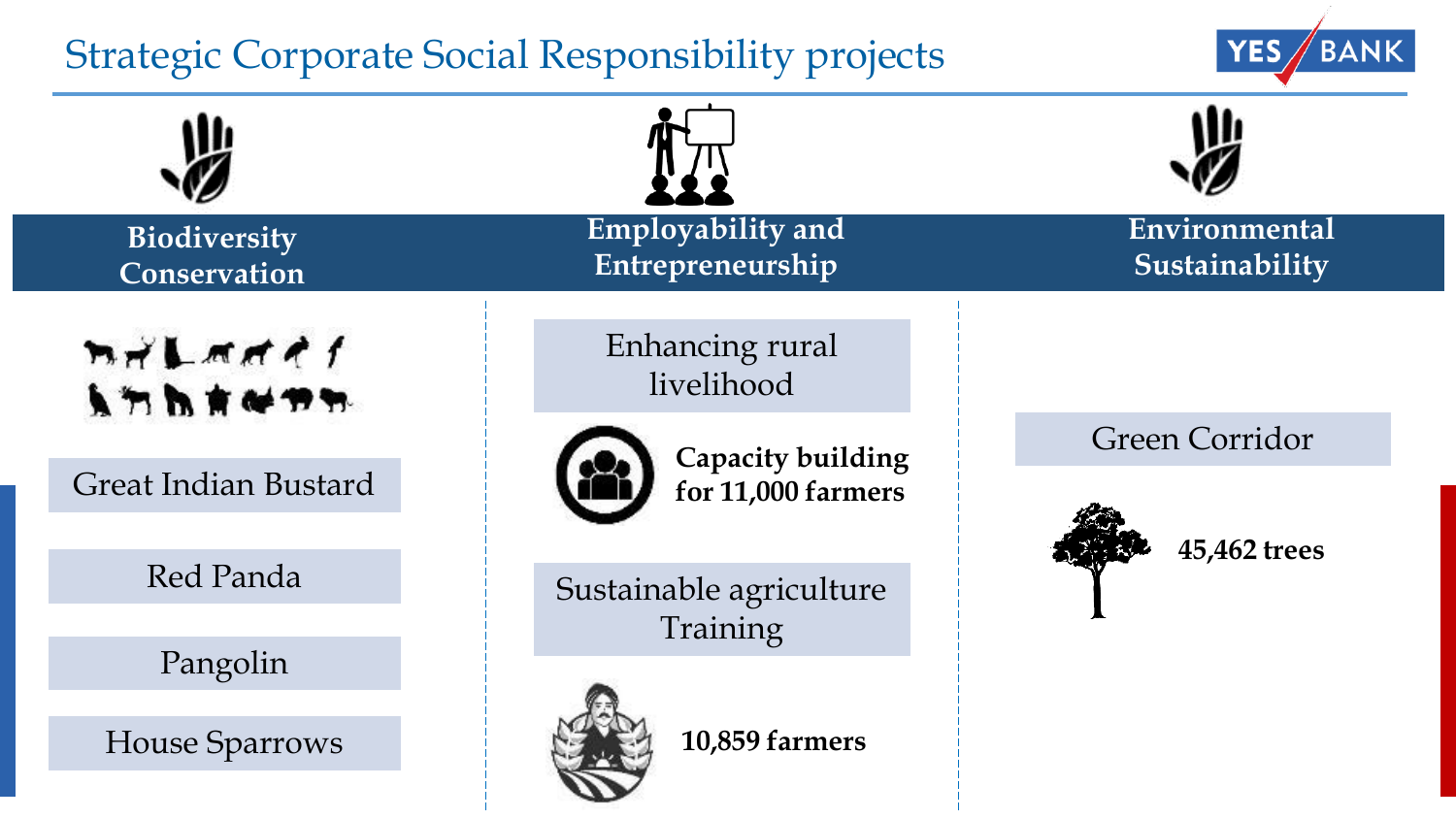## Policy Advocacy and Thought Leadership